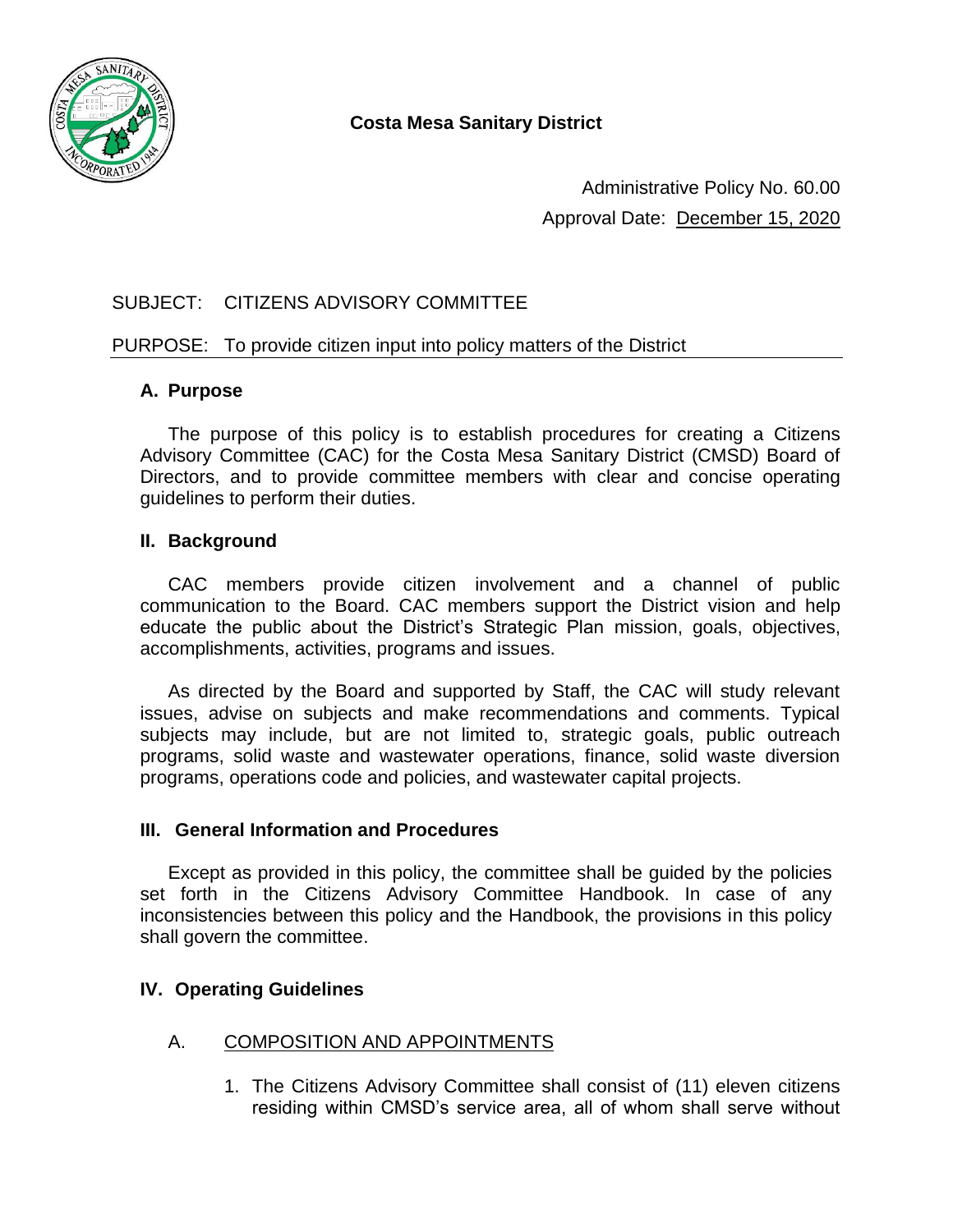compensation. Appointed CAC members must live within CMSD service area.

- 2. Employees of CMSD are not eligible to serve on the CAC. Interested individuals will complete an application form to be considered for approval by the Board. The Board may interview CAC applicants prior to approving appointments.
- 3. Appointments will be voted upon and announced publicly at a regular Board of Directors meeting.
- 4. The term of appointment for each member of the CAC shall be for two years, with each term beginning on April 1. Terms are staggered so that the number of annual term expirations alternate between six (6) and five (5) members. If an opening is filled during the term of an existing appointment, the appointment anniversary date shall be the previous April 1. CAC members may be reappointed after each completed term; however, membership shall be limited to six years of continuous service.

## B. MEMBERSHIP REMOVAL

- 1. Members of the CAC are subject to removal at any time by a majority vote of the Board of Directors, or as indicated below.
- 2. If a member is absent for three meetings, unless excused by the Chair, the Vice Chair shall contact that member and inform the member of this policy. If the member misses a fourth meeting without being excused by the Chair, the member shall be removed through written notification from the Chair.
- 3. To vacate a position, the committee members shall file a written resignation letter to the Board of Directors.
- 4. The Board of Directors, at any time, may request the resignation of or terminate membership of any committee member.

# C. CAC OFFICERS

1. The CAC shall elect members to serve as Chair and Vice Chair, for a two-year term. Election of officers will take place on the CAC's first meeting of every other year. The General Manager shall appoint staff to support the CAC.